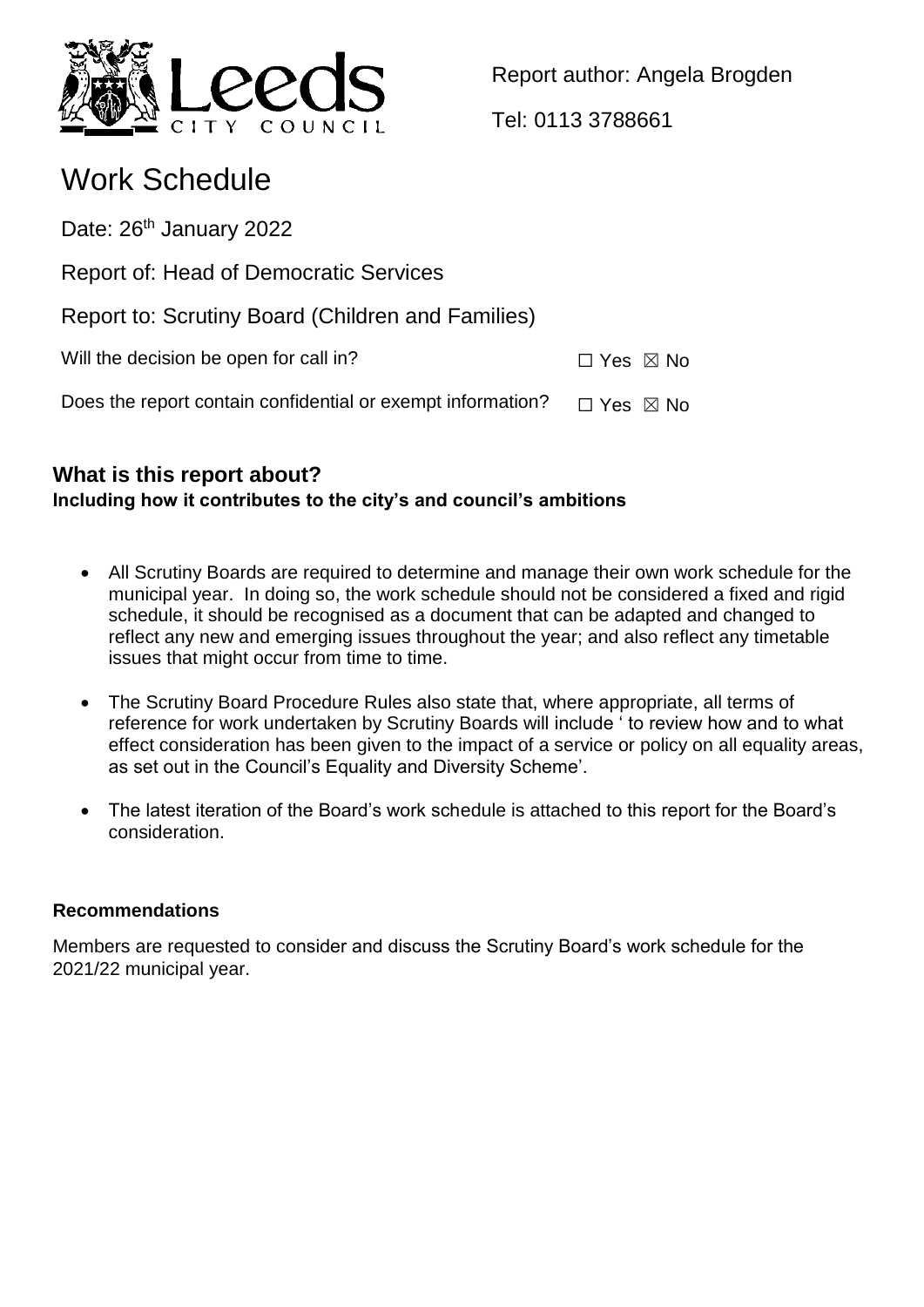#### **Why is the proposal being put forward?**

- 1. All Scrutiny Boards are required to determine and manage their own work schedule for the municipal year and therefore the latest iteration of the Board's work schedule for the remainder of the municipal year is attached as Appendix 1 for Members' consideration.
- 2. The latest Executive Board minutes from the meeting held on  $15<sup>th</sup>$  December 2021 are also attached as Appendix 2. The Scrutiny Board is asked to consider and note the Executive Board minutes, insofar as they relate to the remit of the Scrutiny Board; and consider any matter where specific scrutiny activity may also be warranted.

#### Developing the work schedule

- 3. When considering any developments and/or modifications to the work schedule, effort should be undertaken to:
	- Avoid unnecessary duplication by having a full appreciation of any existing forums already having oversight of, or monitoring a particular issue.
	- Ensure any Scrutiny undertaken has clarity and focus of purpose and will add value and can be delivered within an agreed time frame.
	- Avoid pure "information items" except where that information is being received as part of a policy/scrutiny review.
	- Seek advice about available resources and relevant timings, taking into consideration the workload across the Scrutiny Boards and the type of Scrutiny taking place.
	- Build in sufficient flexibility to enable the consideration of urgent matters that may arise during the year.
- 4. In addition, in order to deliver the work schedule, the Board may need to take a flexible approach and undertake activities outside the formal schedule of meetings – such as working groups and site visits, where necessary and appropriate. This flexible approach may also require additional formal meetings of the Scrutiny Board.

#### Developments since the previous Scrutiny Board meeting

#### *Best City Ambition – Initial Proposals*

- 5. In line with the timetable for progression of the Best City Ambition agreed by Council, initial proposals were considered by the Executive Board on 15 December 2021. At that meeting the Executive Board agreed to approve a period of public consultation on the proposals.
- 6. As required by the Budget and Policy Framework it was also agreed that the Best City Ambition proposals would be referred to Scrutiny for consideration and comment, with the outcome of the Scrutiny Boards' deliberations being reported back to the Executive Board in February 2022 to inform its consideration of the final proposals. It was therefore agreed that all five Scrutiny Boards would consider the initial proposals as part of their January meeting cycle.

#### **What impact will this proposal have?**

| <b>Wards affected: All</b>        |       |     |
|-----------------------------------|-------|-----|
| Have ward members been consulted? | コ Yes | ∃No |

7. All Scrutiny Boards are required to determine and manage their own work schedule for the municipal year.